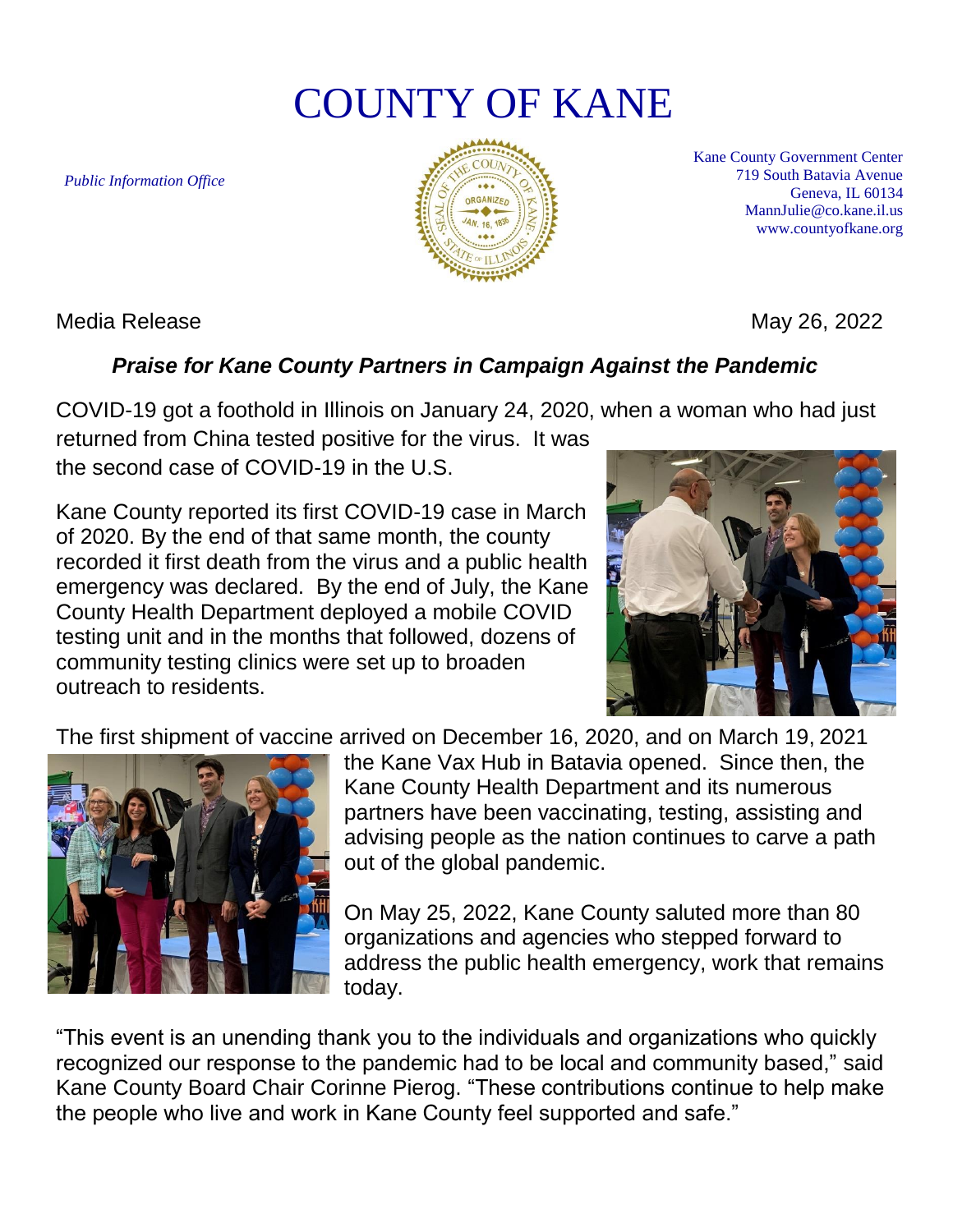

### **AGENCY PARTNERS SUPPORTING THE KANE COUNTY HEALTH DEPARTMENT COVID-19 RESPONSE.**

**Age Guide Advocate Aurora Health Sherman Hospital Amita (now Ascension) Health Mercy Medical Center Hospital Aurora Amita (now Ascension) Health Saint Joseph Hospital Elgin Association for Individual Development Aunt Martha's Aurora Emergency Management Agency Aurora Fire Department Aurora Fire EMS Aurora Township Aurora University Aurora University Nursing Clinical and Credential Coordinator Batavia ESDA Batavia Fire Department Batavia Police Department Batavia Public School District #101 Carpentersville Fire Department Big Rock Fire Department Central School District #301 City of Aurora City of Batavia City of Elgin City of Elgin- Senior Liaison Community Unit School District #300 East Aurora School District 131 Elburn Fire Department Elgin Community College - Police Department Elgin Community College Elgin Community College Nursing Elgin Fire Department Elgin Police Department Elgin School District U46 Family Focus Fox River Countryside Fire Protection District Gail Borden Library Geneva Community School District #304 Geneva Fire Department Greater Family Health Illinois Migrant Council Illinois National Guard Inc Board Jewel Osco Pharmacy District 5&7 Kane Comm**

**Kane County Court Services/Juvenile Justice Center Kane County Department of Transportation Kane County Development Kane County Facilities/Building Division Kane County Fair Grounds Kane County Fire Chiefs Association Kane County Health Department Medical Reserve Corps Kane County Information Technology Kane County IT Copy Center Kane County Medical Society Kane County Office of Emergency Management Kane County Purchasing Department Kane County Regional Office of Education Kane County Sheriff Office Kane County State's Attorney's Office Kaneland Community Unit School District #302 Kohan Retail Investment Group (Springhill Mall) Meijer Pharmacy Western Region Mooseheart Child City and School North Aurora CERT North Aurora Fire Department EMS North Aurora Police Department Northern Illinois University (Nursing Program) Northwestern Medicine Delnor Hospital Pace Bus Pingree Grove Fire Department Rasmussen University – Aurora, IL Rush Copley Medical Center Saint Charles Community Unit School District #303 Senior Services Six Flags Great America Southern Fox Valley EMS System St. Charles Emergency Management Agency St. Charles Fire Department St. Charles Police Department Tri-City Ambulance Service VNA Healthcare Wally's Printing Waubonsee Community College (Nursing & HIT Program) West Aurora School District #129 West Dundee Fire Department YWCA School District Health Leads**